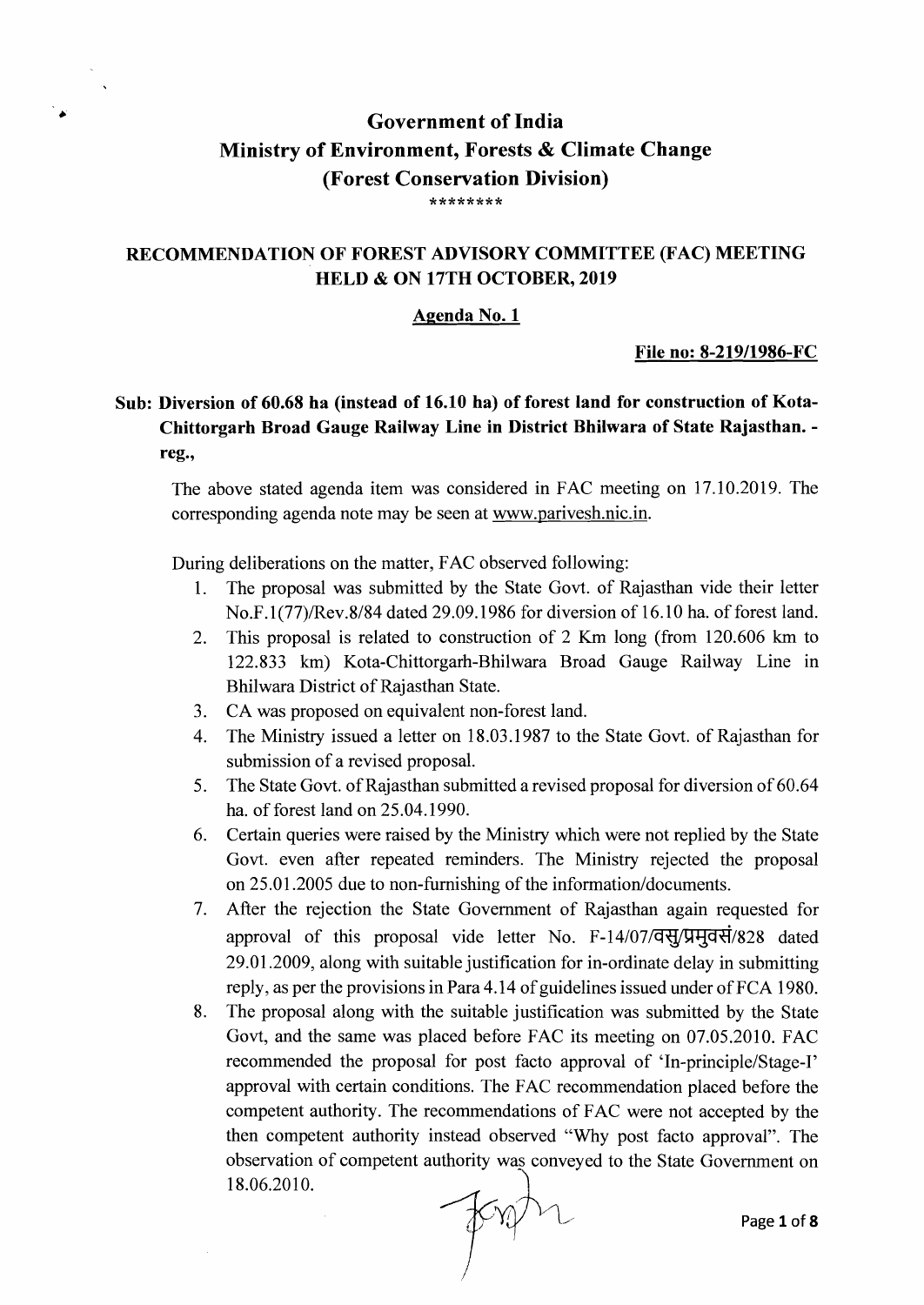- 9. In response to the above communication, a DO latter dated 22.10.2015 from the  $\rightarrow$ Secretary, Forests, Govt. of Rajasthan was received in MOEF&CC.
- 10. Subsequent reminders from the State Govt. of Rajasthan vide letter dated 10.05.2019 and 05.07.2019 has requested to issued approval under FCA, 1980.
- 11. It is reported that the construction of Railway line has already taken place.

### **Decision of FAC:**

FAC after thorough deliberations and discussions, observed that the proposal has been already recommended by the FAC on 07.05.2010. The FAC noted that the proposal is for construction of Chittorgarh-Bhilwara Broad Gauge Railway line in Rajasthan. The proposal for de-reservation of reserved / protected forests in Bhilwara district was originally submitted to the Government of India in 1985. The State Government of Rajasthan vide its letter dated 01.06.1987 allowed the construction of railway line through the forest area in anticipation of approval from the Government of India for de-reservation. The revised proposal was submitted in 1990. The CA was proposed over equivalent non-forest land. The Committee also noted that this forest clearance proposal remained under correspondence between the Ministry and the State Government for many years from 1990 to 2006. This proposal could not be accorded approval since 2010, because of the non-submission of clarification on the observation of the competent authority. FAC further observed that approval for this proposal seems to be delayed due to prolonged correspondence between and the Central Govt. Therefore, the latest justification submitted by the State Govt. was accepted by the FAC and it endorsed the recommendation of FAC, dated 07.05.2010 with general, standard and following specific conditions:

- a. The CA over equivalent non-forest land proposed for diversion i.e. over 60.68 ha shall be taken up at the cost of the User Agency.
- b. The area identified for CA shall be clearly depicted on toposheet of 1:50,000 scale.
- c. The identified non forest land for CA shall be acquired, mutated in favour of State Forest Department.
- d. The State Government shall declare the non-forest area for CA as RF/PF prior to Stage-II approval.
- e. The State Government to furnish explanation for according approval for de-reservation of the forest area in anticipation of approval from the Government of India.
- f. The State Government to furnish action initiated/taken up against the officers/officials for transferring 60.68 ha of forest land to Railways without GOl's approval/sanction.
- g. Penal CA shall be raised and maintained over double the degraded forest land used in violation of FC Act 1980 at the project cost.
- h. Penal NPV as per the extant guidelines shall be realised.

#### \*\*\*\*

 $\sqrt{2}$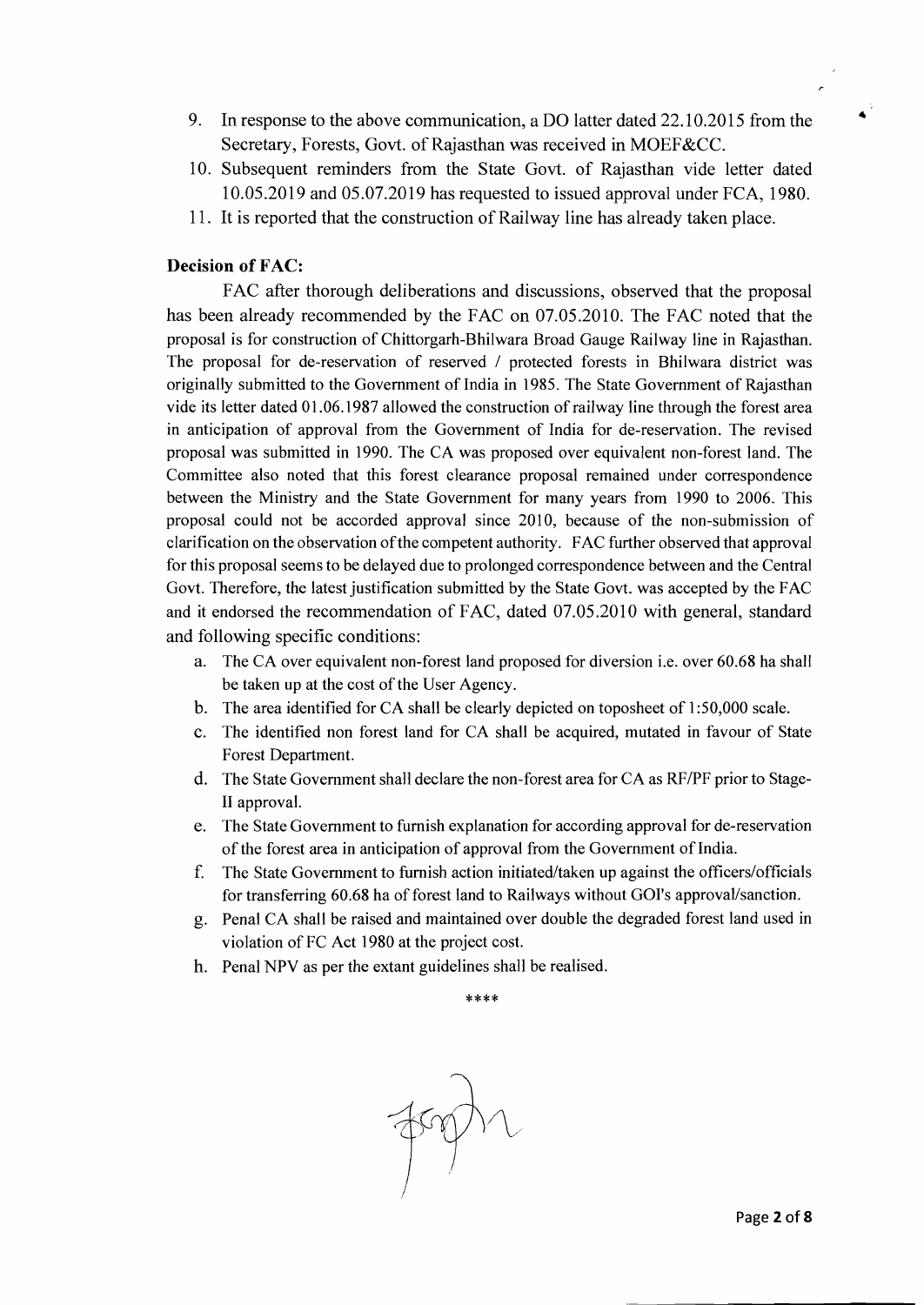### **Agenda No.2**

### **File no: 8-13/2015-FC**

**Sub: Diversion of 618.50 ha. of forest land (Original proposal 1024.44 ha.) in favour of Water Resource Department No. - II, Sagar for construction of Bina Joint Irrigation and Multipurpose Scheme in Sagar district in the State of Madhya Pradeshregarding.** 

The above stated agenda item was considered in FAC meeting on 17.10.2019. The corresponding agenda note may be seen at parivesh.nic.in.

During deliberations on the matter, FAC observed following:

- 1. The above proposal for diversion of 1024.44 ha forest land, was already accorded In-principle/Stage-I approval on 27.07.2016 and Stage-II/Final approval on 11.07.2018.
- 2. This Joint Irrigation and Multipurpose Scheme had following series of dams as:
	- i. Chakarpur Dam 472.52 ha.
	- ii. Madiya Dam 145.98 ha.
	- $iii.$  Dehra dam  $-405.94$  ha. **Total 1024.429 ha.**
- 3. State Government of Madhya Pradesh vide their letter No. F-3/77/2014/10- $11/12/2864$  dated  $05<sup>th</sup>$  September, 2019 informed that the state Government is no more constructing the third dam at Dehra (405.94 ha) and requested for modification in Stage-II approval after removing the Dehra dam and for remaining Forest Land of 618.50 ha (instead of 1024.429 ha).
- 4. Nodal officer of the State Govt. of Madhya Pradesh, who was present during the meeting, also confirmed the same.

#### **Decision of FAC:**

۰,

FAC after thorough deliberation and discussion with Nodal Officer (FCA) of the State, recommended for modification in Stage-II/Final approval for diversion of 618.50 ha (instead of 1024.429 ha) with following specific conditions:

- i. The CA land on NFL 405.94 ha shall be adjusted for future proposals from the State.
- ii. The NPV deposited for 405.94 ha shall be adjusted in future proposals from the State and will not be refunded.
- iii. Before issue of final approval, the state Government shall ensure that, no work, tree felling or breaking of ground in the proposed forest area to be returned to the state, has been taken up.

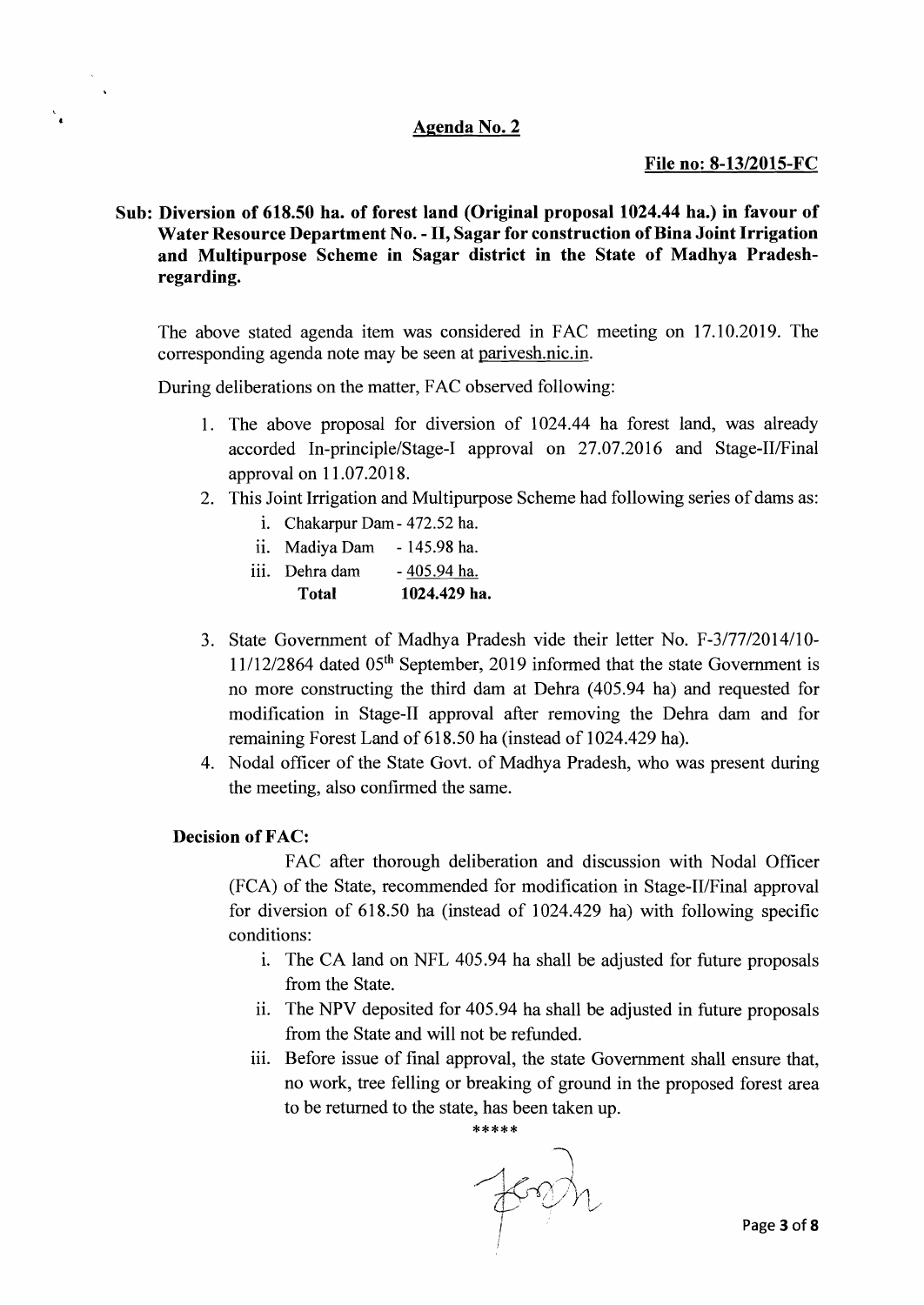### **Agenda No-3**

### **F. No. 8-20/2014-FC**

Sub: Diversion of 1165.66 ha (including 91.331 ha underground area) of forest land for **construction** of Etalin **Hydro Electric Project (3097 MW) in Dibang Valley District of Arunachal Pradesh by MIs Etalin Hydro Electric Power Company Limited, Arunachal Pradesb.** 

The above stated agenda item was considered by FAC in its meeting on 17.10.2019. The corresponding agenda note may be seen at www.parivesh.nic.in.

FAC observed that:

- 1. The Proposal was earlier considered by FAC on 28.01.2015 and 28.02.2017.
- **2.** The said proposal was at last placed before the Forest Advisory Committee (FAC) in its meeting held on 28.02.2017, which had recommended that:
	- i. State Government shall provide shape files of Forest land sought for diversion
	- ii. Approved CAT plan shall be submitted
	- iii. State Government shall submit R&R plan, duly approved by competent authority.
	- iv. It is observed that project proponent had proposed huge area for construction and dumping. State Government shall explore possibility to reduce area. Regional office in its site inspection had not recommended the proposal in the present form. State Government, in consultation with regional office may propose a modified proposal after addressing the concerns raised in the inspection note of regional office.
	- v. There are two different proposals for diversion of forest land in favour of same user agency. Both the proposals shall be combined and one comprehensive proposal with total land requirement shall be placed before FAC for further consideration.
	- vi. The CA area shall be revised. State Government shall provide shape file of CA land.
	- vii. The proposed project falls under the richest bio-geographical province of the Himalayan zone and falls under one of the mega bio-diversity hotspots of the world. The proposed project location falls at the junction of the Palaearctic, Indo-Chinese, and Indo-Malayan bio-geographic regions having luxuriant forests and plethora of flora and fauna. About 6 Globally Threatened mammal species are found in this region of which 3 are endangered and 3 are under vulnerable category. About 680 bird species have been recorded from this region which is about 56% of total bird species of India. Among them 19 are Globally Threatened and 10 Near Threatened. It has 4 Critically Endangered, 2 endangered and 13 vulnerable species. This makes this area a very important place in terms of conservation of globally threatened bird species. It also has 3 very rare restricted range endemic bird species. This entire region falls under, IUCN management categories III, IV, Endemic Bird Area, Global Biodiversity Hotspot, and Key Biodiversity Area indicating its importance at global scale. The Chief

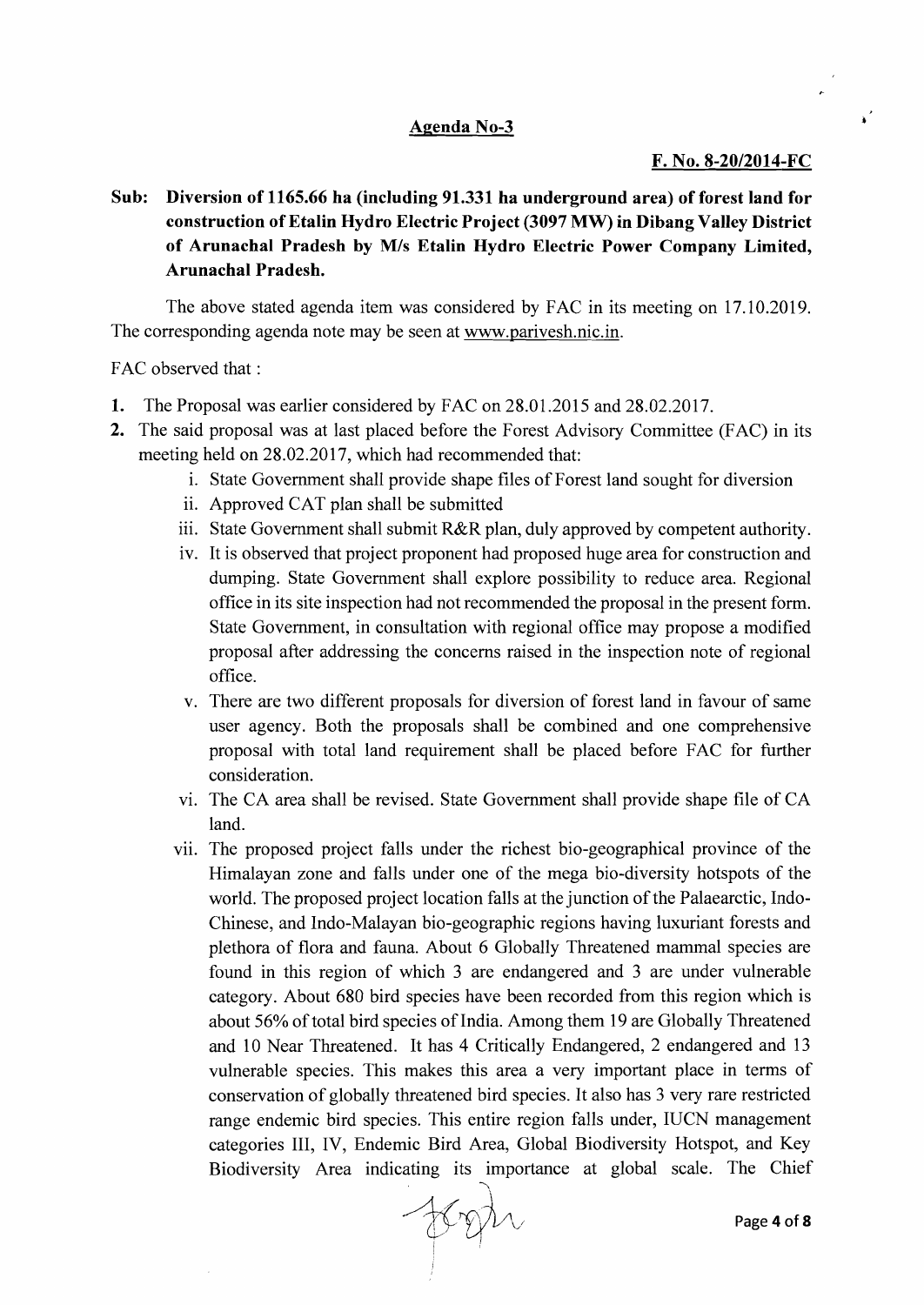Conservator of Forest however, mentions few mammal and plant species. In fact, this area has more biodiversity than any other part of the country. Another independent study using camera traps captured a total of 12 individual tigers and 8 individual clouded leopards at various locations in Dibang Valley. A large majority, above 60%, of the camera traps were placed outside Dibang Wildlife Sanctuary which shows that both species are not only abundant but also very widespread in the district. Therefore, FAC recommend conducting multiple seasonal replicate studies on biodiversity assessment by an internationally credible institute as the current study (EIA) is completely inadequate in this regard.

- viii. FAC also direct to take views of NTCA since this is vital tiger area of the region.
	- ix. There are a number of representations received regarding the project and project proponent is advised to provide clarification on the same.
- 3. The observations of FAC was conveyed to state government, Regional office, NTCA and user agency. MoEF&CC has received comments of state government, regional office Shillong. Besides, biodiversity assessment study carried out by Wild life institute of India has also been received in MoEF&CC. Views of NTCA was not received.
- 4. FAC also referred to the minutes of its previous meeting and the SIR (Site inspection report) submitted by regional office in 2014.

Decision of FAC: After thorough deliberation and discussion with Dy DG, Regional office Shillong (through VC) and DIG (NTCA) observed that the recommendations of last FAC meeting has not been complied fully and the replies submitted in compliance of all observations are not satisfactory. Moreover, FAC could not obtain viewpoints of representatives of user agency or state government, as no one was present for consultation and clarification of doubts. In this regard, it was recommended that a subcommittee of FAC shall visit the site and check if the total land requirement could be further reduced. The subcommittee may also look into the concerns highlighted by regional office in its SIR especially related to tree enumeration process and the aspects highlighted in biodiversity assessments study by WII. Report of subcommittee shall be exhaustive with appropriate recommendation so that FAC could take appropriate decision. It is proposed that subcommittee shall have following as its member

- 1. Sh S.D Bora Member FAC
- 2. Dr Sanjay Deshmukh Member FAC
- 3. Representative of Regional Office Shillong
- 4. IG NTCA Regional Office Guwahati
- 5. Sh G.V Gopi Wild Life Institute of India Dehradun
- 6. CCF(T)

• • ..

7. CCF(WL)

FAC further observed that user agency shall depute some technical officer well conversant with the facts related to the project.

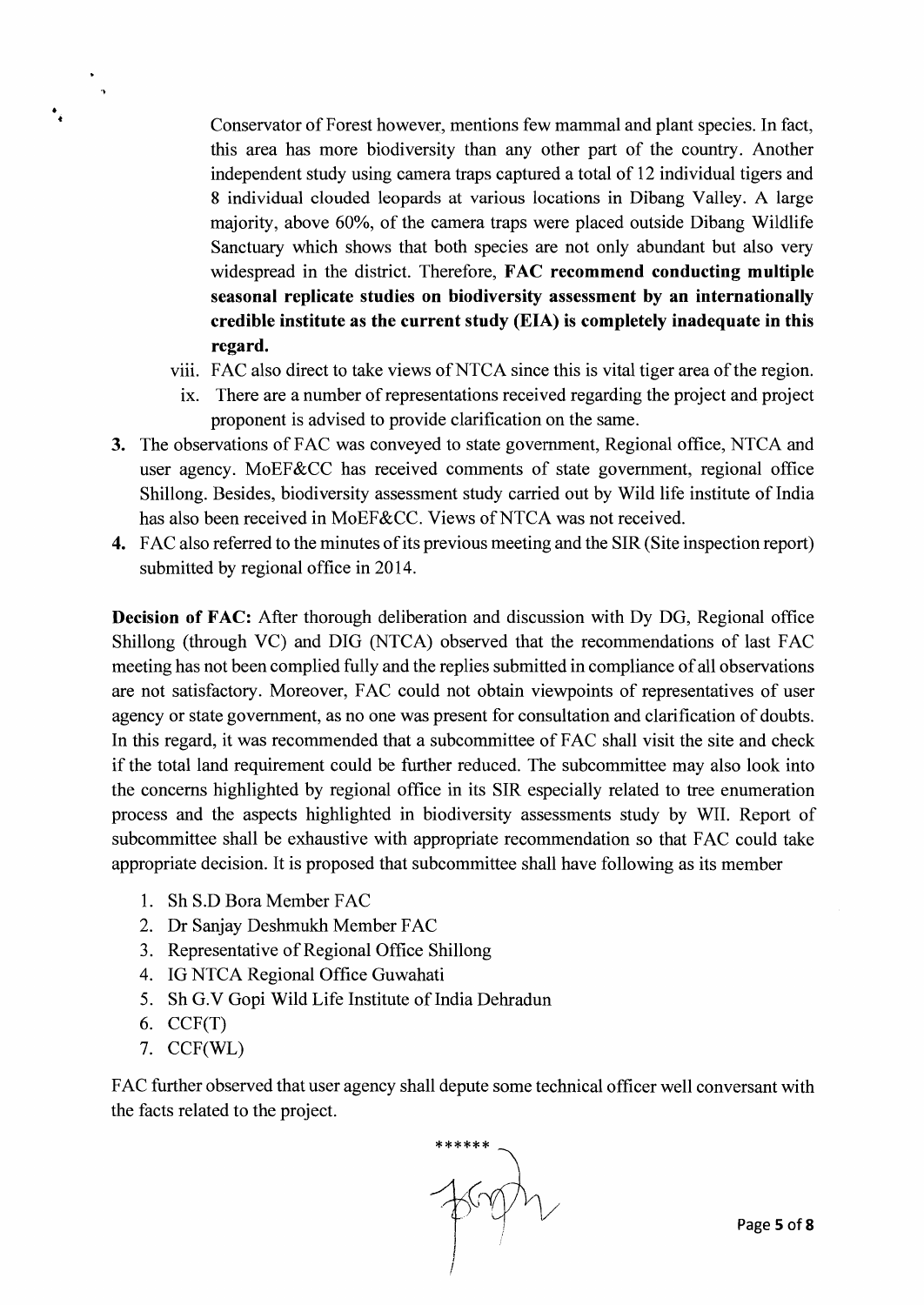#### • **Agenda No-4**

### **POLICY ISSUES**

#### **F. No. 11-20l/2019-FC**

•

## **A. Sub: Validity** of Forest **Clearance(s) for extension** of Mining **Leases under Rule 3(2) of Mineral (Mining by Government Company) Rule, 2015.**

The above stated agenda item was considered by FAC in its meeting on 17.10.2019. The corresponding agenda note may be seen at www.parivesh.nic.in.

#### **Decision of FAC:**

After thorough deliberation and discussion in FAC it is observed that the matter involves interpretation of different rules and Acts. Accordingly, FAC recommended that MoEF&CC may seek legal advice of Ministry of law and justice (MoLl) and place the facts before FAC for further recommendation.

\*\*\*\*\*

## **B. Sub: Diversion of DDA land for raising compensatory afforestation for Dwarka Expressway project of NHAI**

The above stated agenda item was considered in FAC meeting on 17.10.2019.

During deliberations on the matter, FAC observed the following:

a. The above matter was earlier discussed in the FAC meeting dated 31.07.2019 and recommended as per below-:

> *FAC after thorough deliberation and discussion observed that as per the provisions provided under Section 7(4)(e)(iv) of the Forest (Conservation) Rules, 2003, it is provided that the State Government or the Union territory Administration, as the case may be, needs to undertake to provide at its costfor the acquisition of land of an equivalent area and afforestation thereof in lieu of* diversion of forest land. Providing CA area in lieu of forest area to be diverted *under FCA is one ofthe major conditions. In the present case DDA has sited its inability to transfer and mutate its land in the name of forest department, but has agreed to raise CA plantation. Further it has been agreed by DDA that the area can be taken up for Compensatory afforestation as per requirement of the* Act. Taking the case of Delhi as a very special one, FAC recommended that the *area proposedfor CA on DDA land against diversion ofanyforest land in Delhi under FCA-1980, need not be mutated infavour offorest department. However, it was further clarified that any area over which CA is raised, shall be notified as protected forest under the provisions of IFA-1927 and shall be managed by the state forest department.<br>*  $\bigcirc$ as protected forest under the provisions of IFA-1927 and shall be managed by

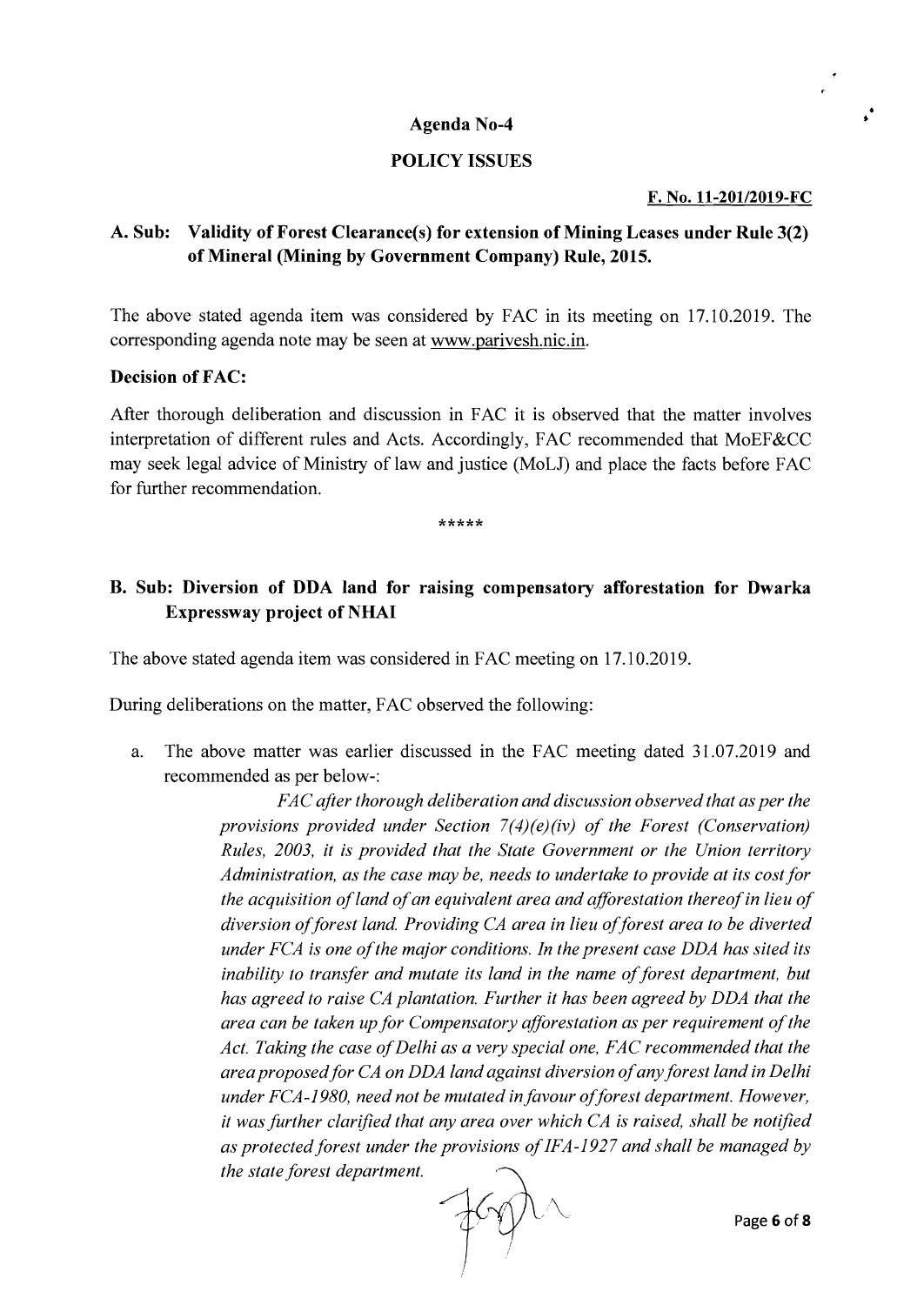- b. On the above recommendation of the FAC dated 31.07.2019, a D.O. letter is received from Shri Tarun Kapoor, Vice Chairman, DDA vide letter No. PS/PC (Pers., Hort& LS)20 *19/DDA/224* dated 24.09.2019, wherein he has made following submissions:
	- i. DDA is managing large chunks of forest in Delhi  $\&$  managing the same as city forests. Therefore, DDA is not in agreement to the recommendations of FAC for declaring the land proposed for CA as forest and same to be managed by State Forest Department.
	- ii. DDA is managing large chunks of protected forest under its own jurisdiction, it is proposed that the land offered for Compensatory Afforestation will be managed by DDA as green area only and not as forests. Moreover, declaring scattered patches of land as protected forest is not advisable from the management point of view. City green areas and city forests have to be managed differently as large number of families resides close to these areas and access these for walking and being close to nature.
	- iii. He has requested FAC to review its recommendation in the light of above suggestion.

### Decision of FAC:

á

FAC, after thorough deliberation & discussion with PCCF of NCT Delhi, revisited its earlier opinion and recommended that compensatory afforestation may be taken up on non- forest land (NFL) which are under jurisdiction of DDA. Since such areas will support afforestation those need to be declared as protected forest (PF) under relevant provisions of Indian Forest Act, 1927 or state specific Act, if any. However, those need not be mutated in the name of State Forest Department and management of DDA may be allowed.

#### \*\*\*\*\*

#### C. Sub: Authorizing officer to take cognizance of violation under FC Act:

The above stated agenda item was considered in FAC meeting on 17.10.2019. During discussion FAC noted that, MOEF&CC in its notification No.S.O. 1186(E), dated 01.10.2003, has authorised the Chief Conservator of Forests (CCF). Regional Office, MOEF&CC, having Regional jurisdiction over the forest land in respect of which offence under the Forest (Conservation) Act, 1980 is alleged to have been committed, to file complaints against person prime-facie found guilty of such offences, in the court having jurisdiction in the matter.

During deliberations on the matter, FAC recommended that power to take cognizance of violation under FC Act may be delegated to the State Governments for initiation of prompt action and also because of the fact that the State Forest Departments are having adequate infrastructure at field level. In view of enormity and implication of delegation of FCA powers it was suggested to empower an officer not below the rank of DCF. It was suggested that similar powers of taking cognizance of violation under FCA may also be vested with an officer not below the rank of DCF/AIG working in MoEF&CC. Accordingly, Ministry may frame a draft